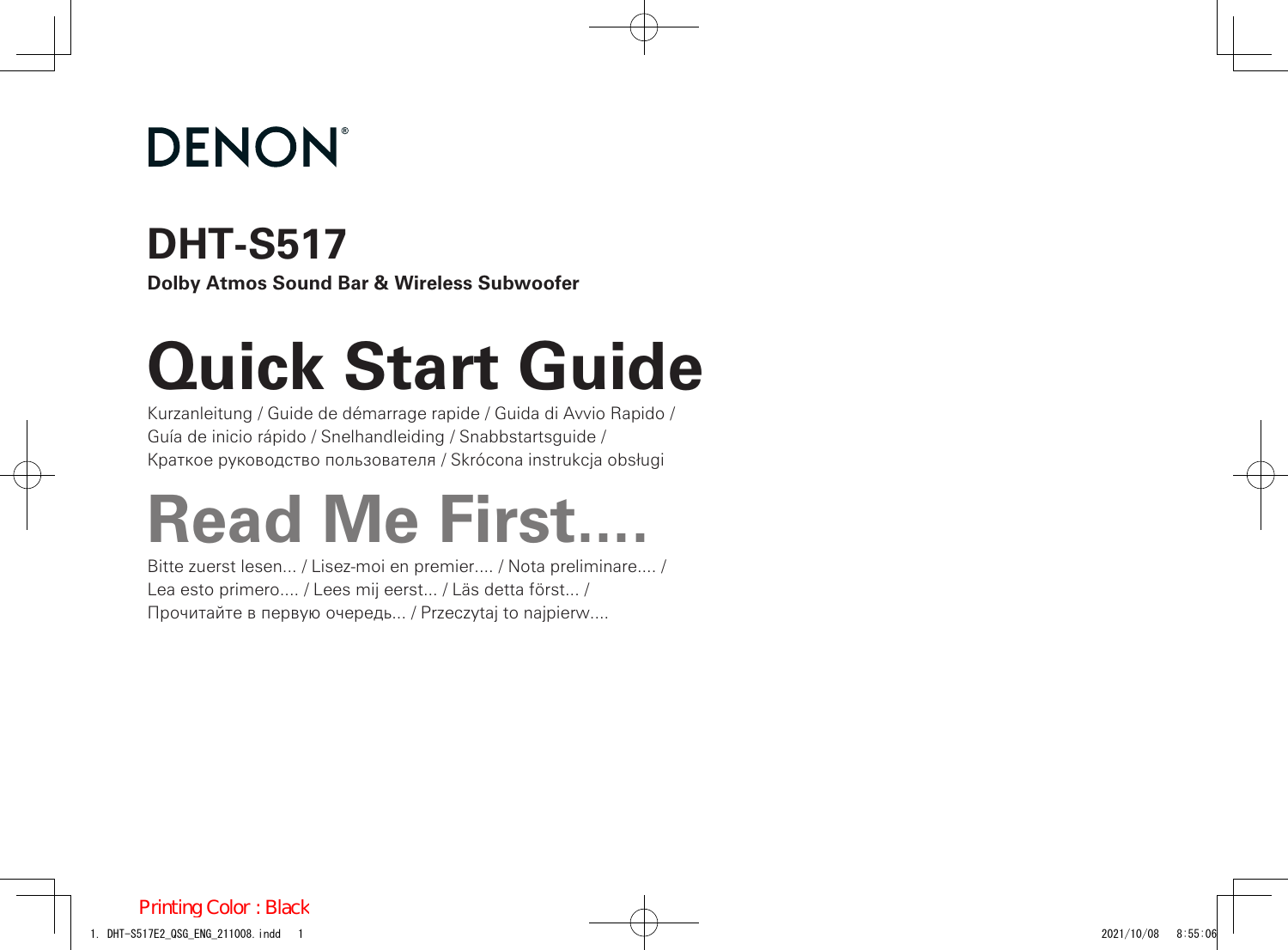DEUTSCH

FRANÇAIS

ESPAÑOL

NEDERLANDS

SVENSKA

## **Before you begin**

### **What's in the box**





Wall mount template **Power cords** HDMI cable (4K) Optical digital cable









Wall mount spacers Remote control unit (RC-1245 / CR2025 battery pre-installed)







Sound bar Subwoofer Quick Start Guide Safety Instructions



1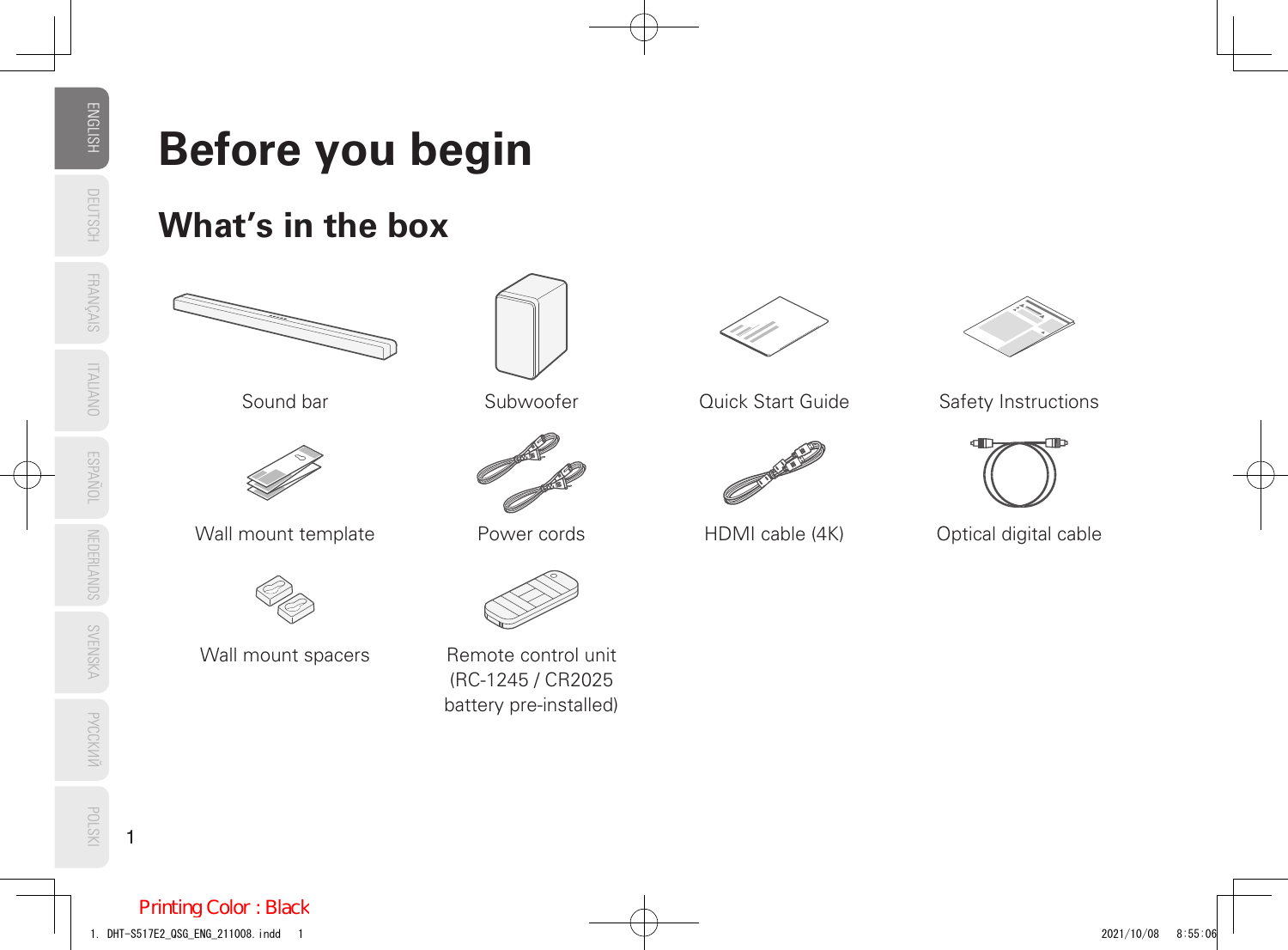# FRANÇAIS

POLSKI

**1 Place the sound bar**

For the best listening experience, place the sound bar centered under your TV and flush with the front edge of your cabinet.



- The sound bar can also be mounted on a wall. Refer to the included wall mount template for details.
- For additional wall mounting assistance, refer to the online Owner's Manual or consult with your local Denon dealer or professional installer.

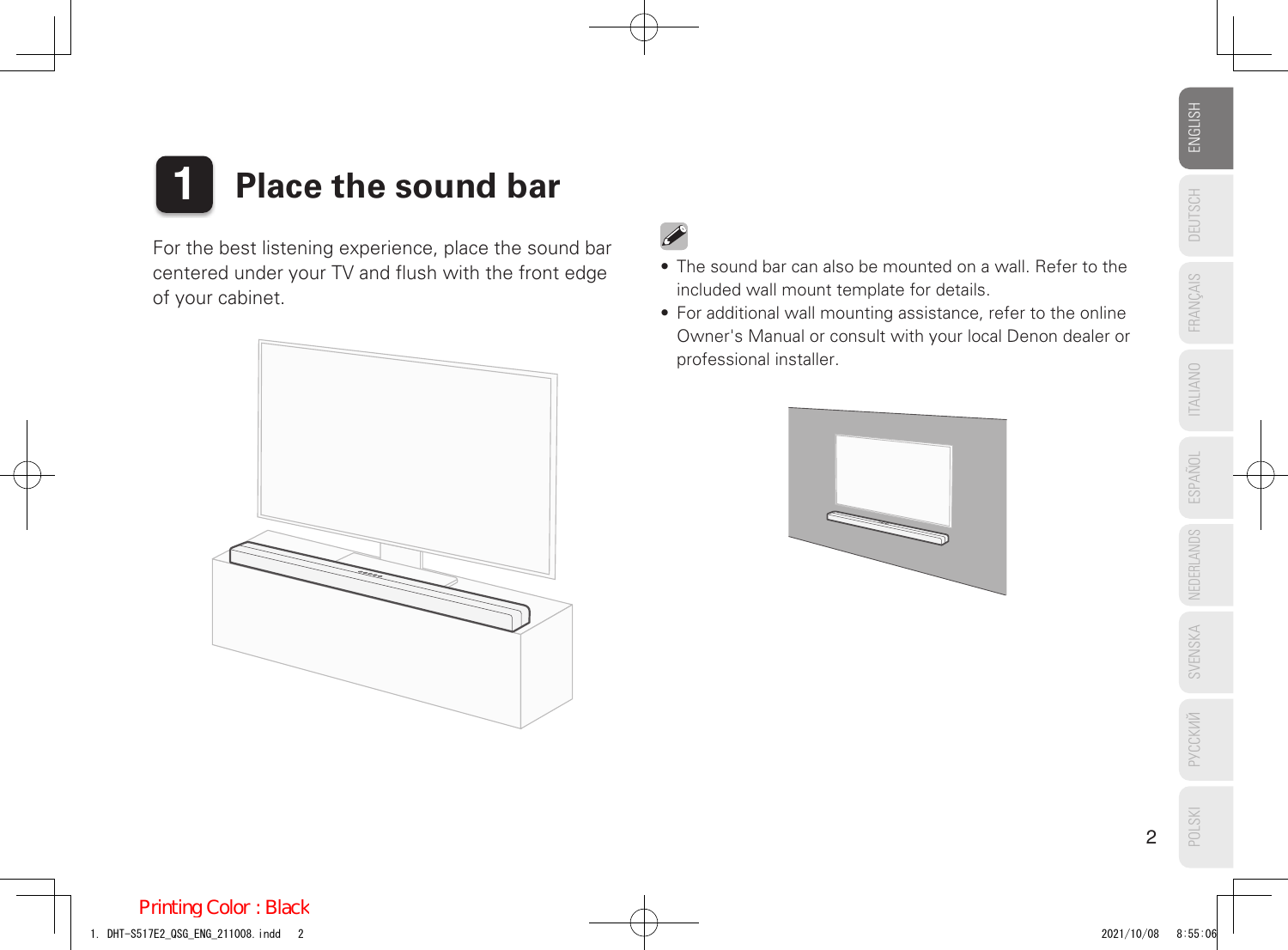## **2 Place the subwoofer**

Place the subwoofer on the floor near the sound bar.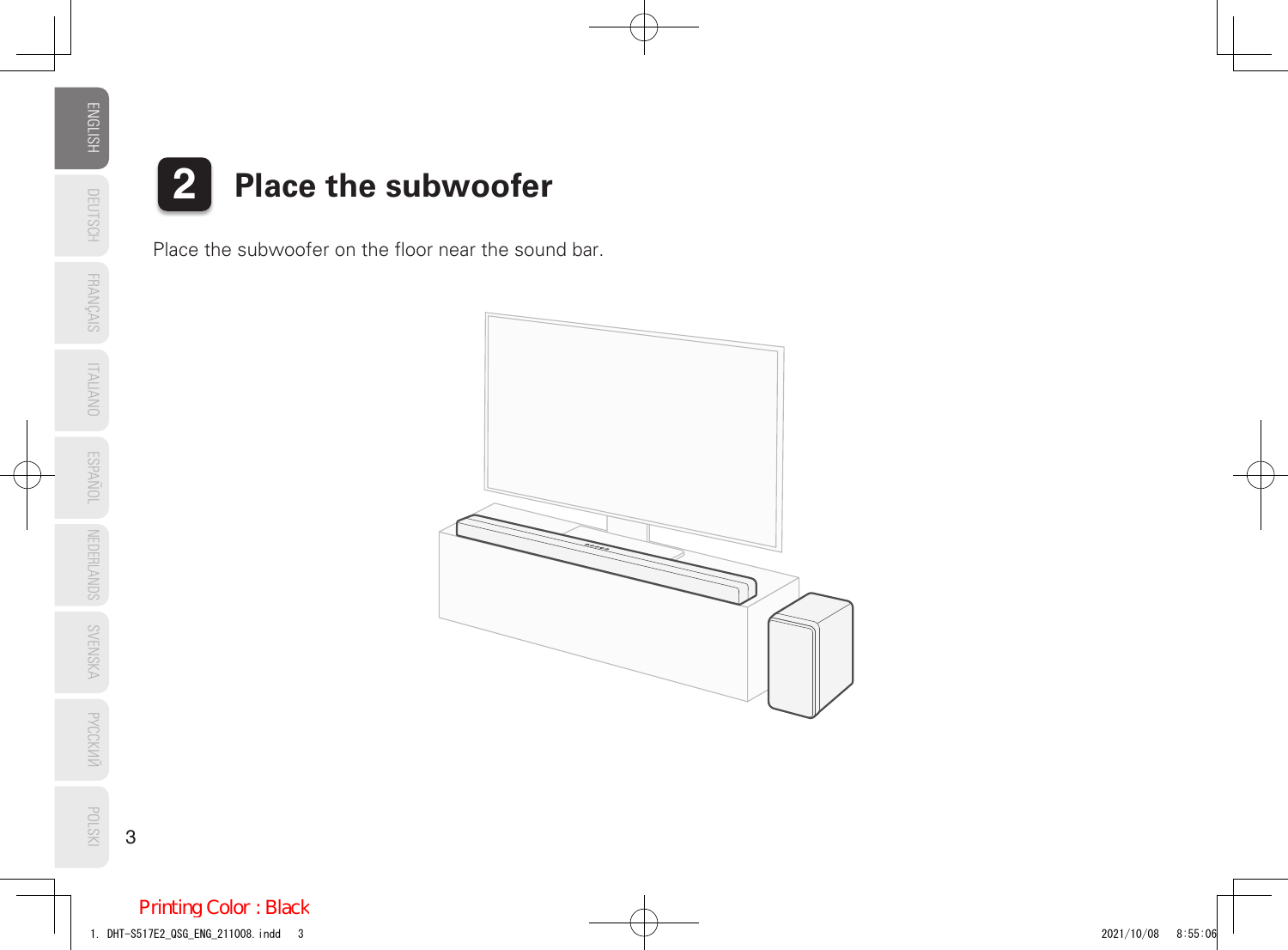## **3 Connect the sound bar to your TV**

1. Connect one end of the HDMI cable to the port labeled "eARC" or "ARC" on your TV.

2. Connect the other end of the HDMI cable to the port marked "TV (HDMI eARC/ARC) on your sound bar.



• If the TV does not have an HDMI labeled "eARC or ARC", connect the sound bar to the TV using the optical cable. Please note that an optical connection does not support Dolby Atmos.

POLSKI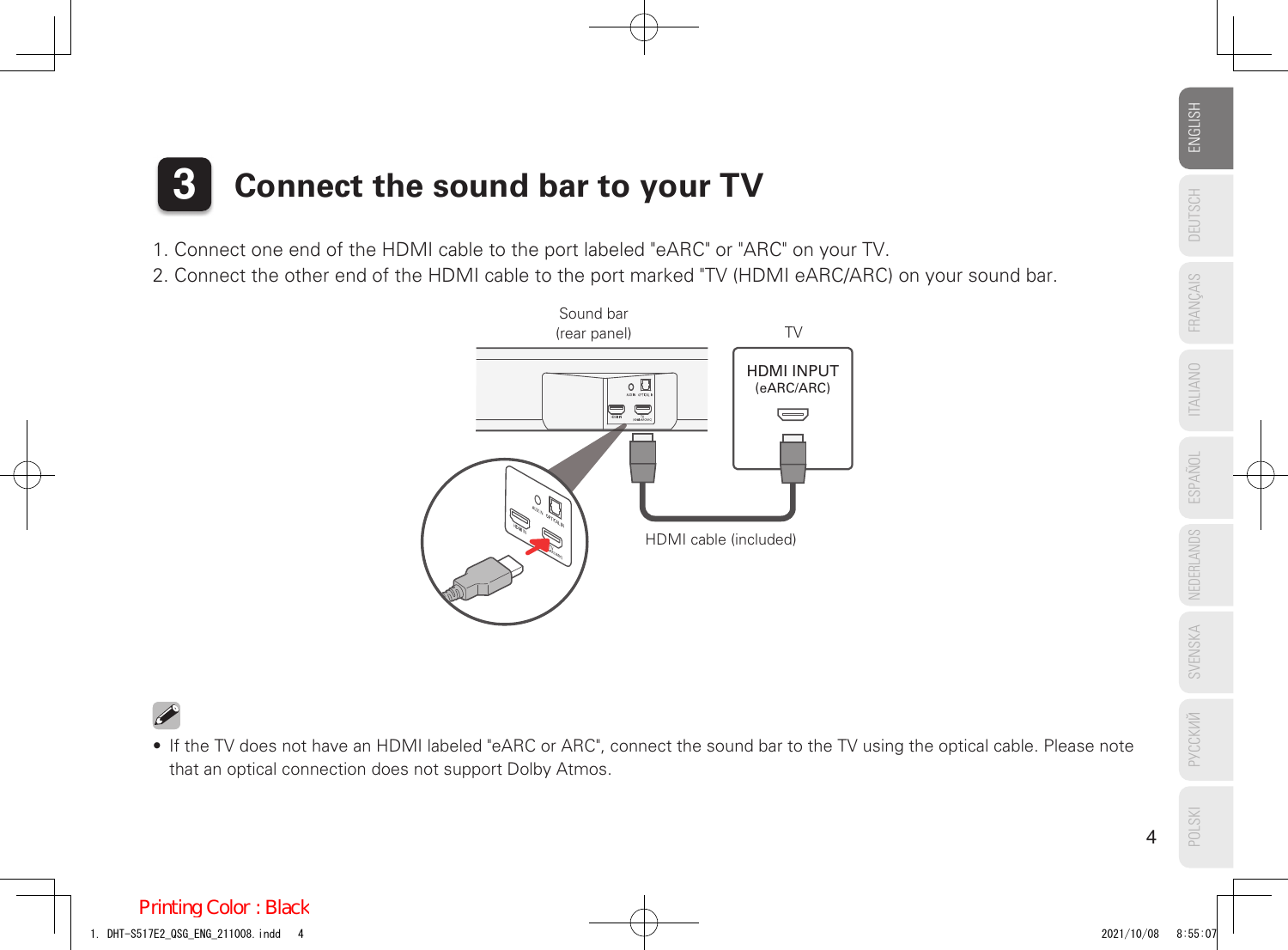## **4 Connect the power cords to a wall outlet**

Connect the included power cords to the sound bar and the subwoofer, and insert the plugs into an outlet.

Turn on the sound bar. The light on the back of the subwoofer turns solid green, indicating the subwoofer is paired with the sound bar.



DEUTSCH

5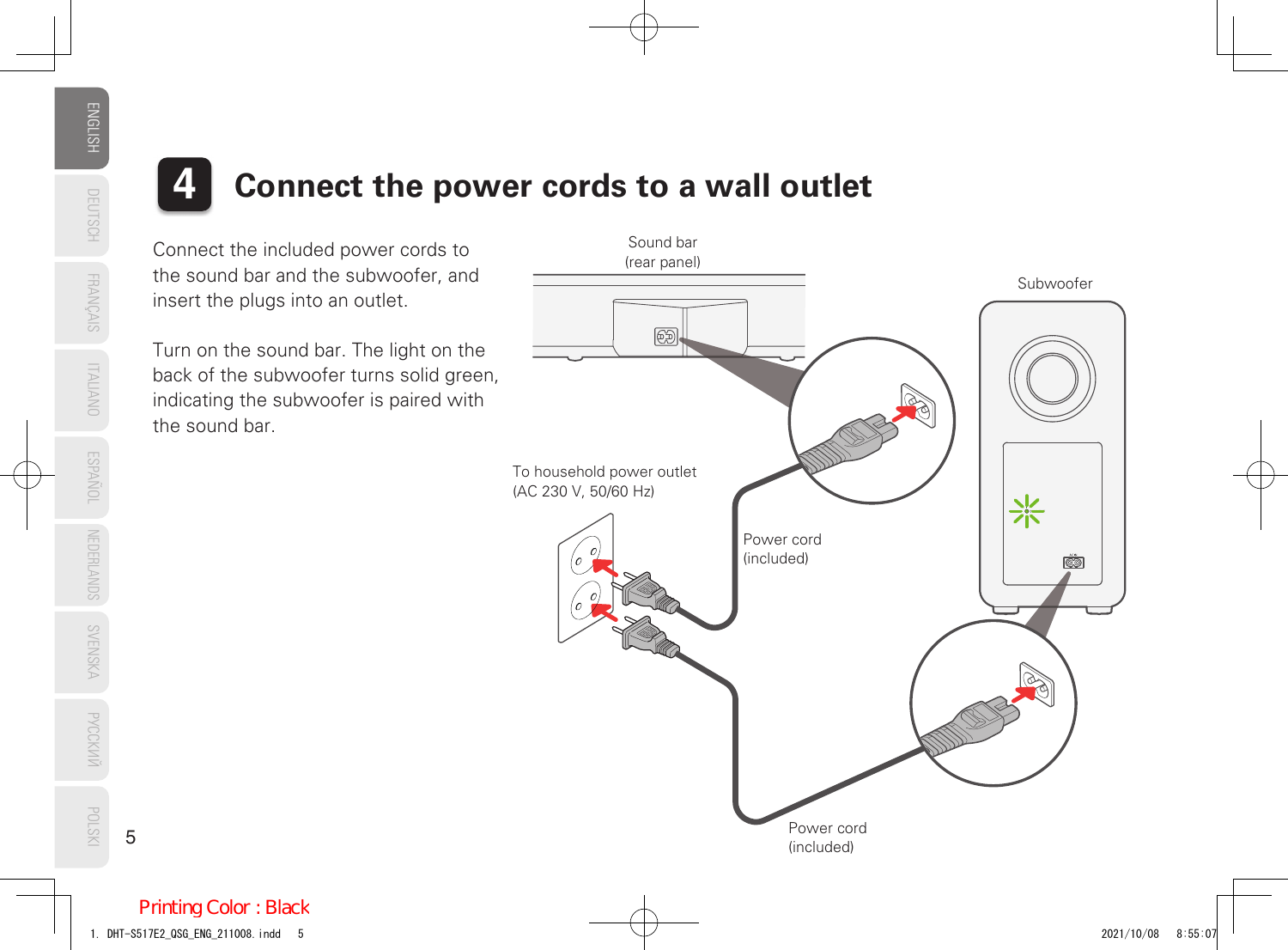6

## **5 Setup is now complete!**

Turn on your TV and verify that you hear sound playing from the sound bar.



• If you hear an echo or audio coming from the TV's internal speakers, make sure the TV speakers are switched off in the TV settings menu. Refer to the TV user manual for guidance.



#### **Owner's manual**

- Refer to the online manual for other functions, information and operation procedure details. **manuals.denon.com/DHTS517/EU/EN/**
- For more information, visit **www.denon.com**

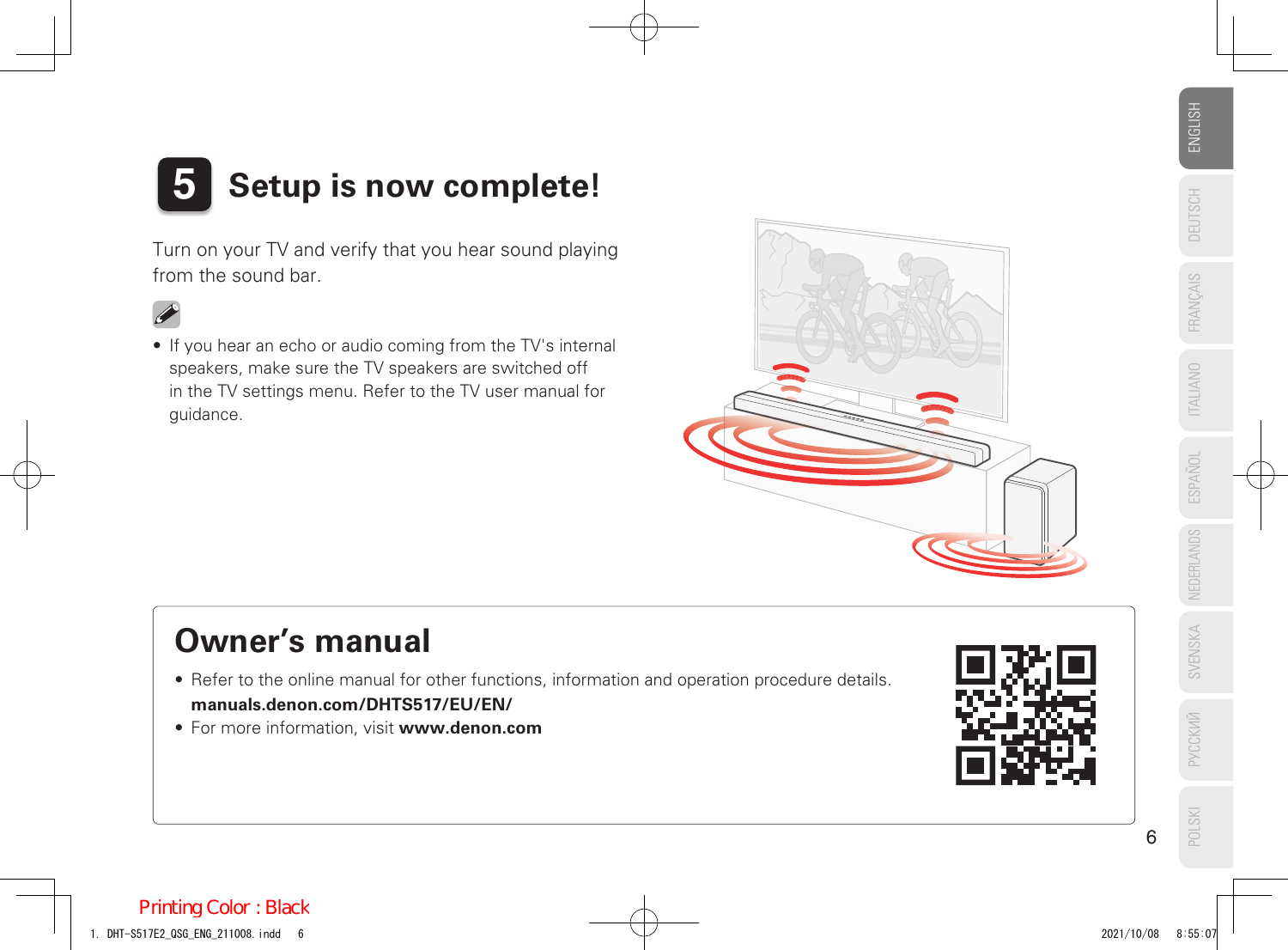### **About the status lights**

The lights on the sound bar indicate the power state, input source, audio format and other status information.

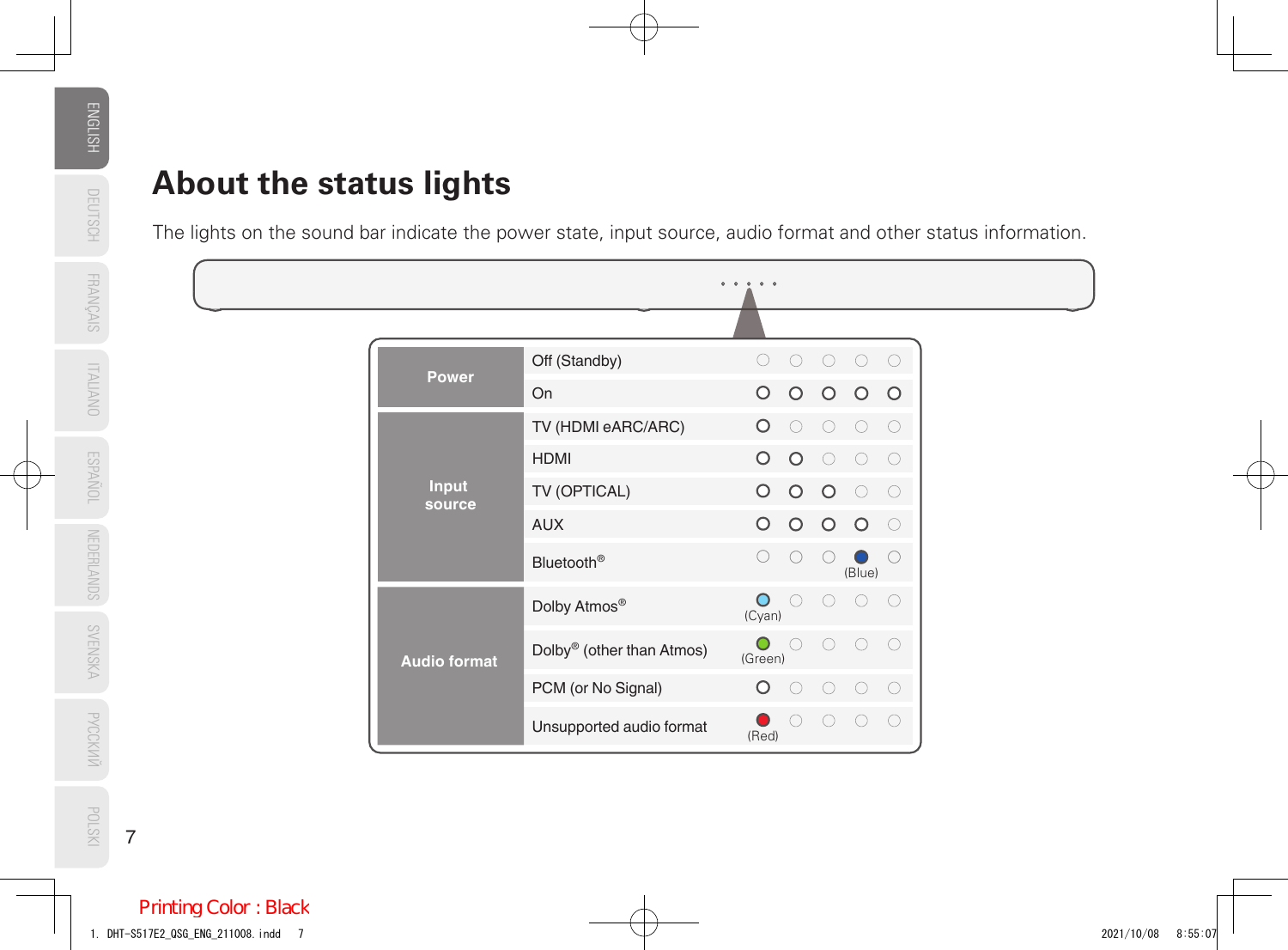#### **Streaming music via Bluetooth**

Before you can stream music from your Bluetooth device to the sound bar, you must first "pair" the sound bar and your device.

 $\Omega$  Press the  $\hat{\mathcal{X}}$  (Bluetooth) button on the sound bar (or remote control unit) until the Bluetooth light blinks blue. The sound bar enters pairing mode.



 $\Omega$  Go to the Bluetooth settings on your device, and make sure Bluetooth is turned ON.



(3) Select "Denon DHT-S517". The Bluetooth light on the sound bar turns solid blue when pairing is complete.

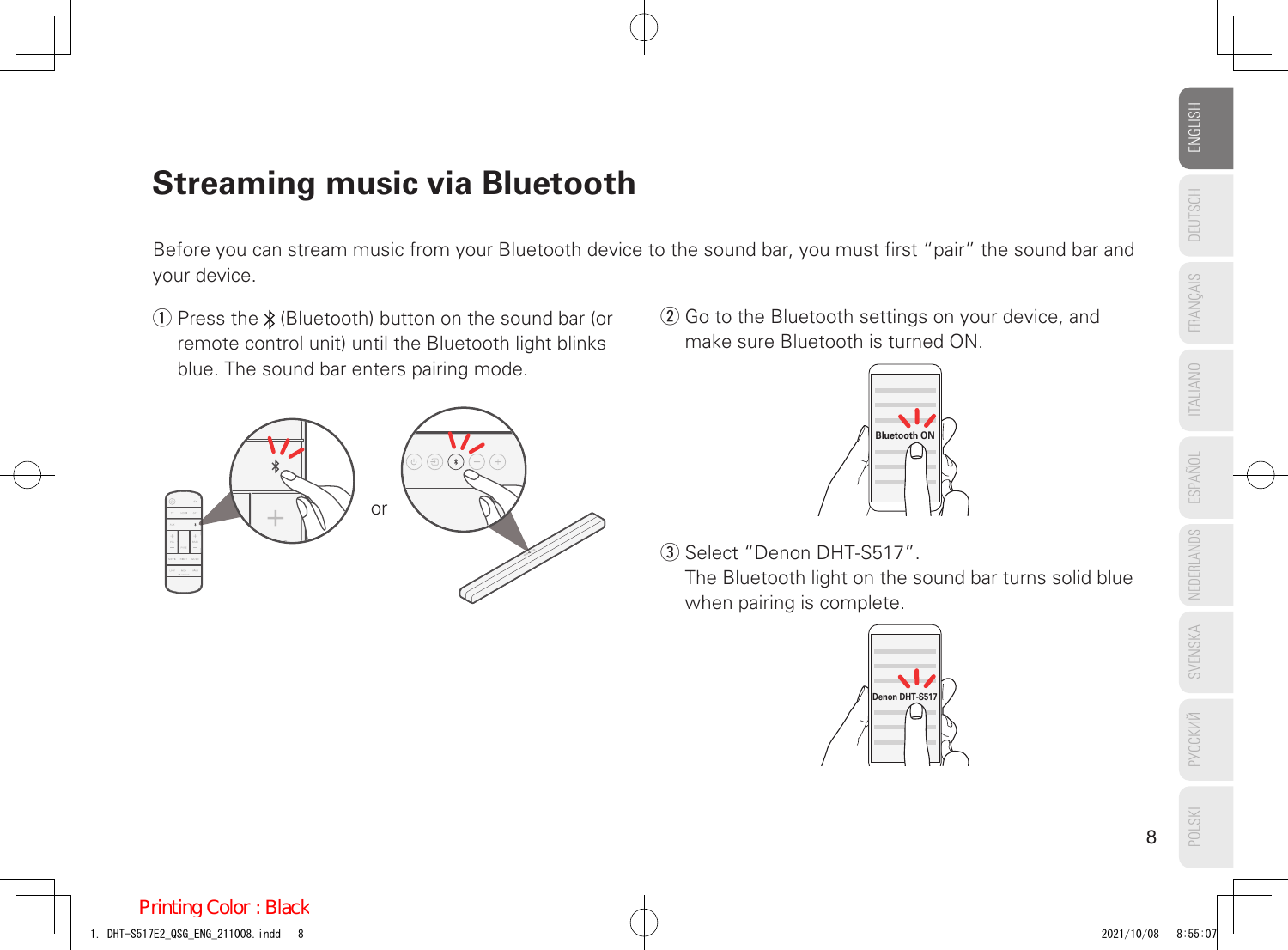#### **Trademark information**



COMPATIBLE WITH **MDolby Vision**  Dolby, Dolby Vision, Dolby Atmos, and the double-D symbol are registered trademarks of Dolby Laboratories Licensing Corporation. Manufactured under license from Dolby Laboratories. Confidential unpublished works. Copyright © 2012–2021 Dolby Laboratories. All rights reserved.



The terms HDMI and HDMI High-Definition Multimedia Interface, and the HDMI Logo are trademarks or registered trademarks of HDMI Licensing, LLC in the United States and other countries.



The Bluetooth® word mark and logos are registered trademarks owned by the Bluetooth SIG, Inc. and any use of such marks by D&M Holdings Inc. is under license. Other trademarks and trade names are those of their respective owners.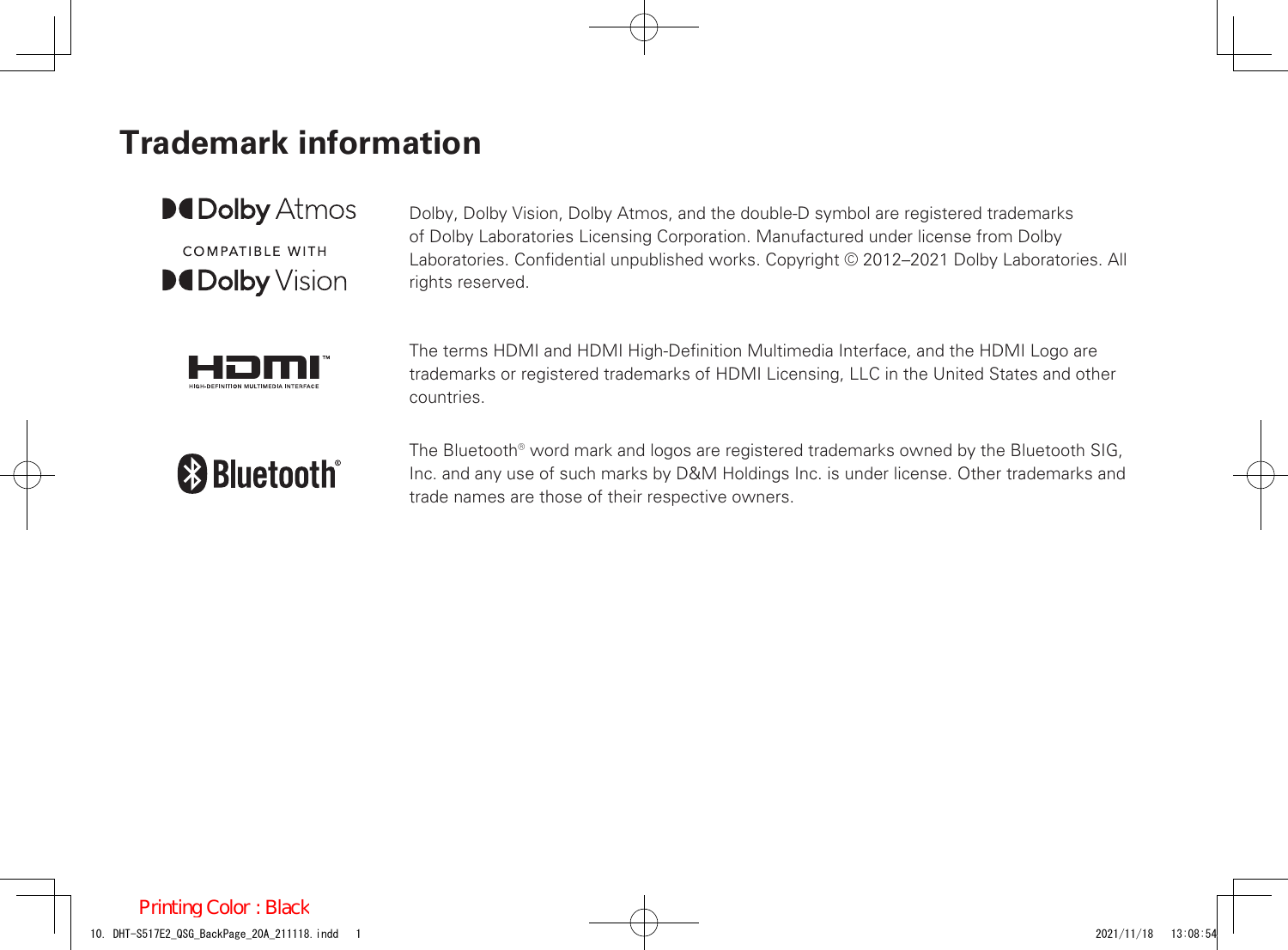$\begin{picture}(20,20)(-20,0) \put(0,0){\line(1,0){10}} \put(15,0){\line(1,0){10}} \put(15,0){\line(1,0){10}} \put(15,0){\line(1,0){10}} \put(15,0){\line(1,0){10}} \put(15,0){\line(1,0){10}} \put(15,0){\line(1,0){10}} \put(15,0){\line(1,0){10}} \put(15,0){\line(1,0){10}} \put(15,0){\line(1,0){10}} \put(15,0){\line(1,0){10}} \put(15,$